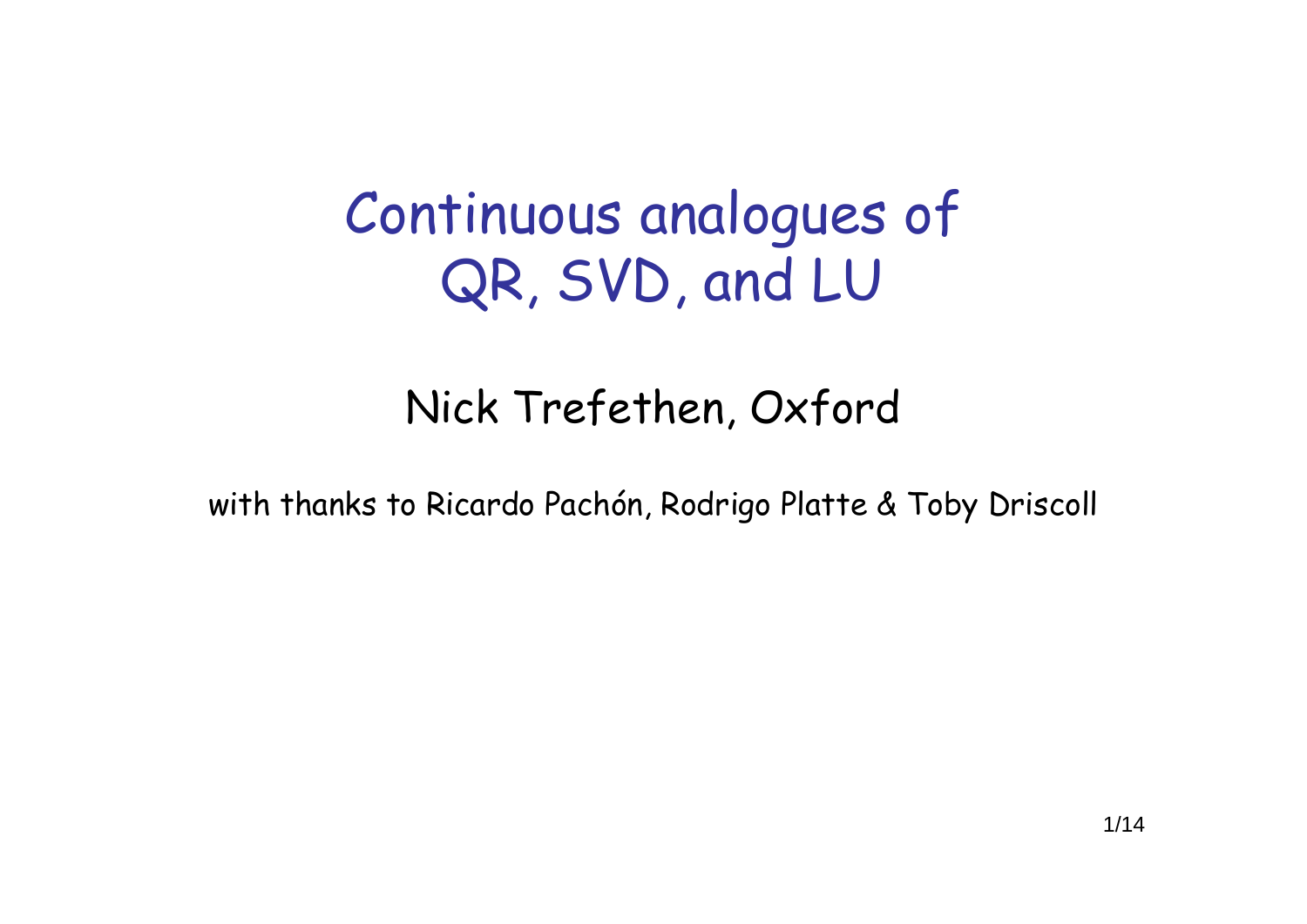Fix an interval [a,b], and let A be an **∞** <sup>×</sup> n quasimatrix on [a,b].

This means A has n "columns", each a function on [a,b].

What can we say about familiar operations applied to A?

| <b>BACKSLASH</b> | CHOL         | COND        | <b>FIG</b>   |
|------------------|--------------|-------------|--------------|
| <b>EIGS</b>      | <b>GMRES</b> | <b>GSVD</b> | <b>HESS</b>  |
| LU               | <b>NORM</b>  | <b>NULL</b> | ORTH         |
| <b>PINV</b>      | QR           | QZ          | <b>SCHUR</b> |
| <b>SVD</b>       | <b>SVDS</b>  | $\ldots$ ?  |              |

"Core MATLAB contains hundreds of functions. We have found that this collection has an extraordinary power to focus the imagination. We simply asked ourselves, for one MATLAB operation after another, what is the 'right' analogue of this operation in the continuous case? The question comes in two parts. What should each operation mean? And how should one compute it?"

- Battles & T, *SISC* 2004.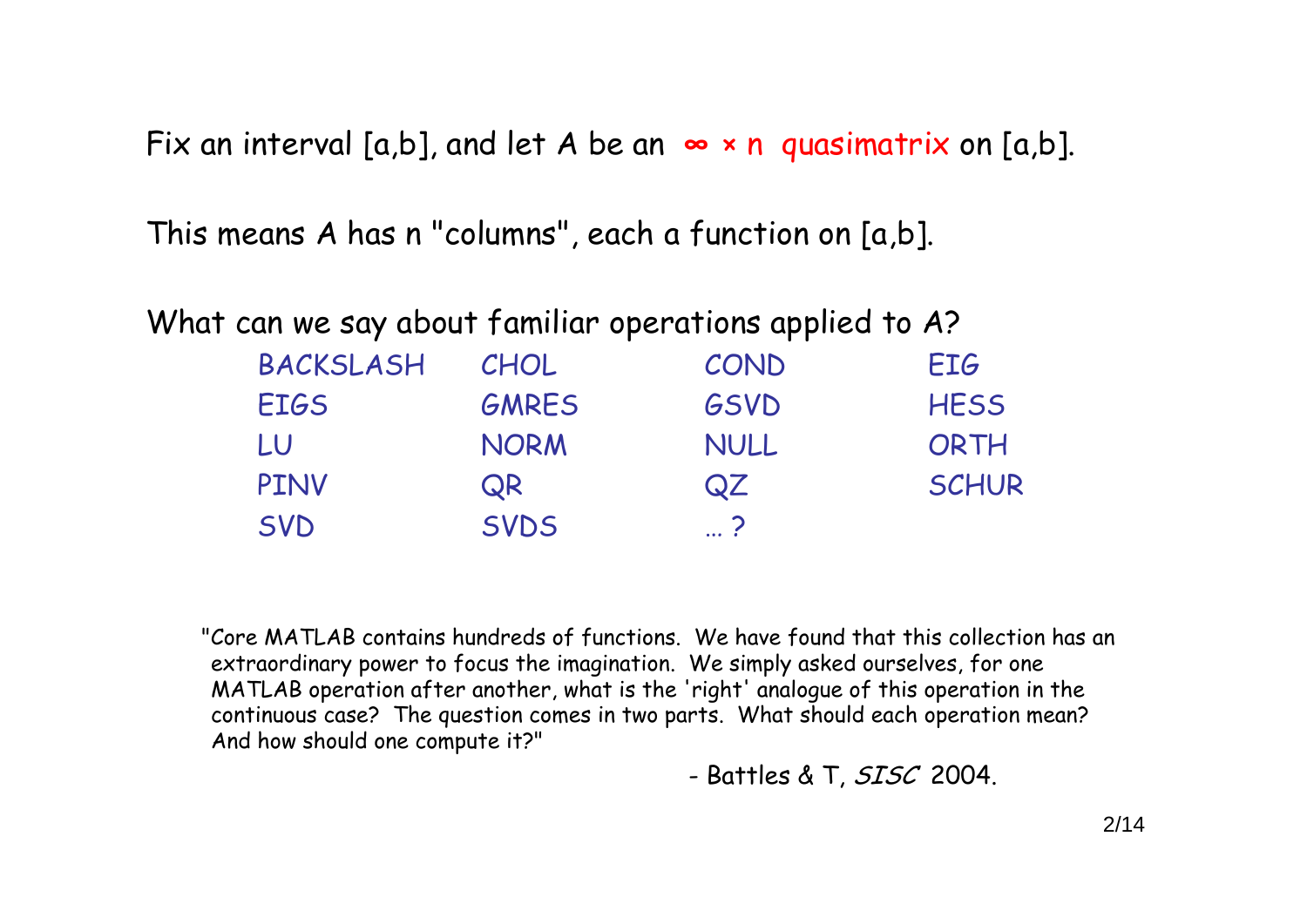

In the chebfun system, released yesterday, we can compute such things.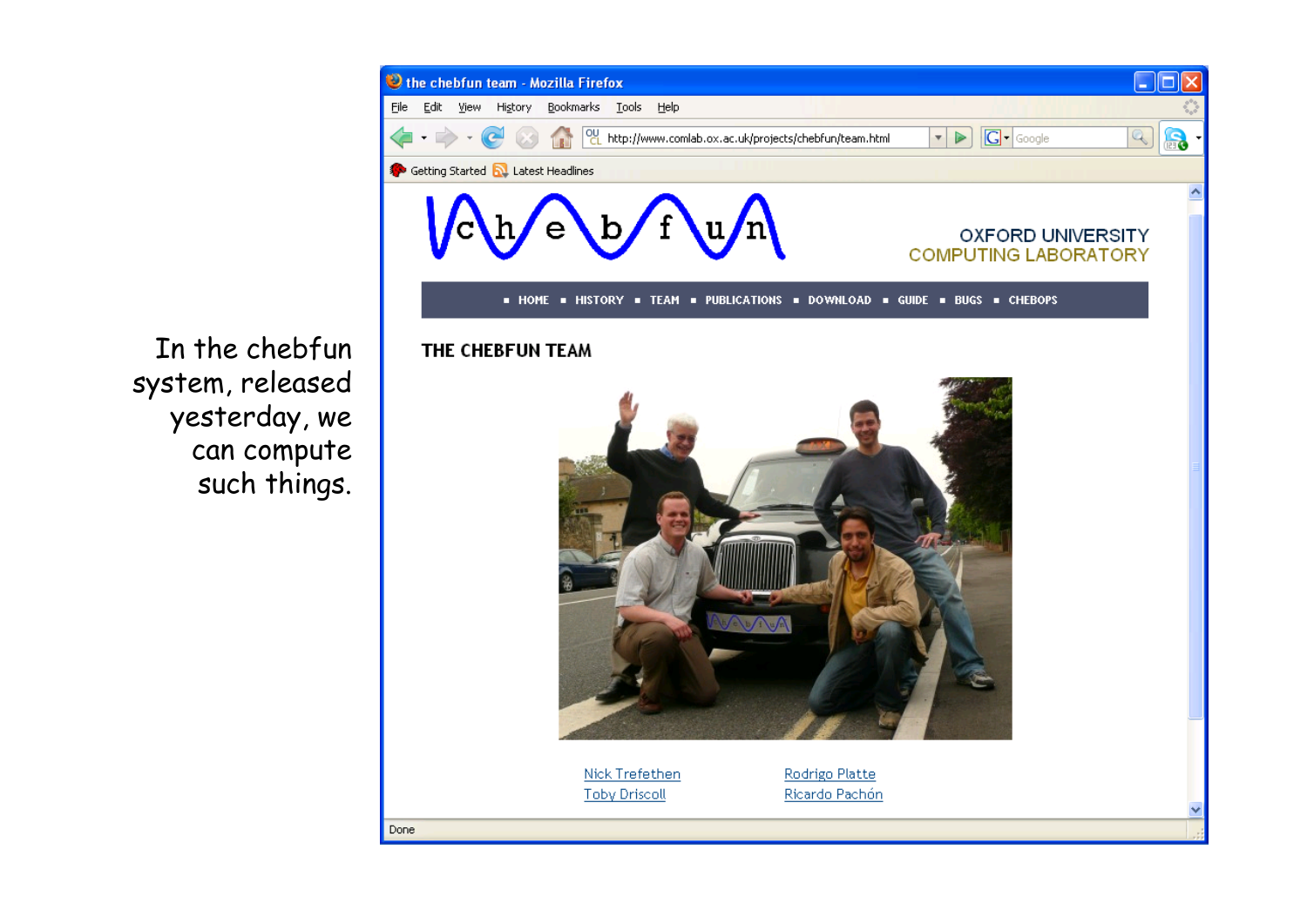Demo 1: chebfuns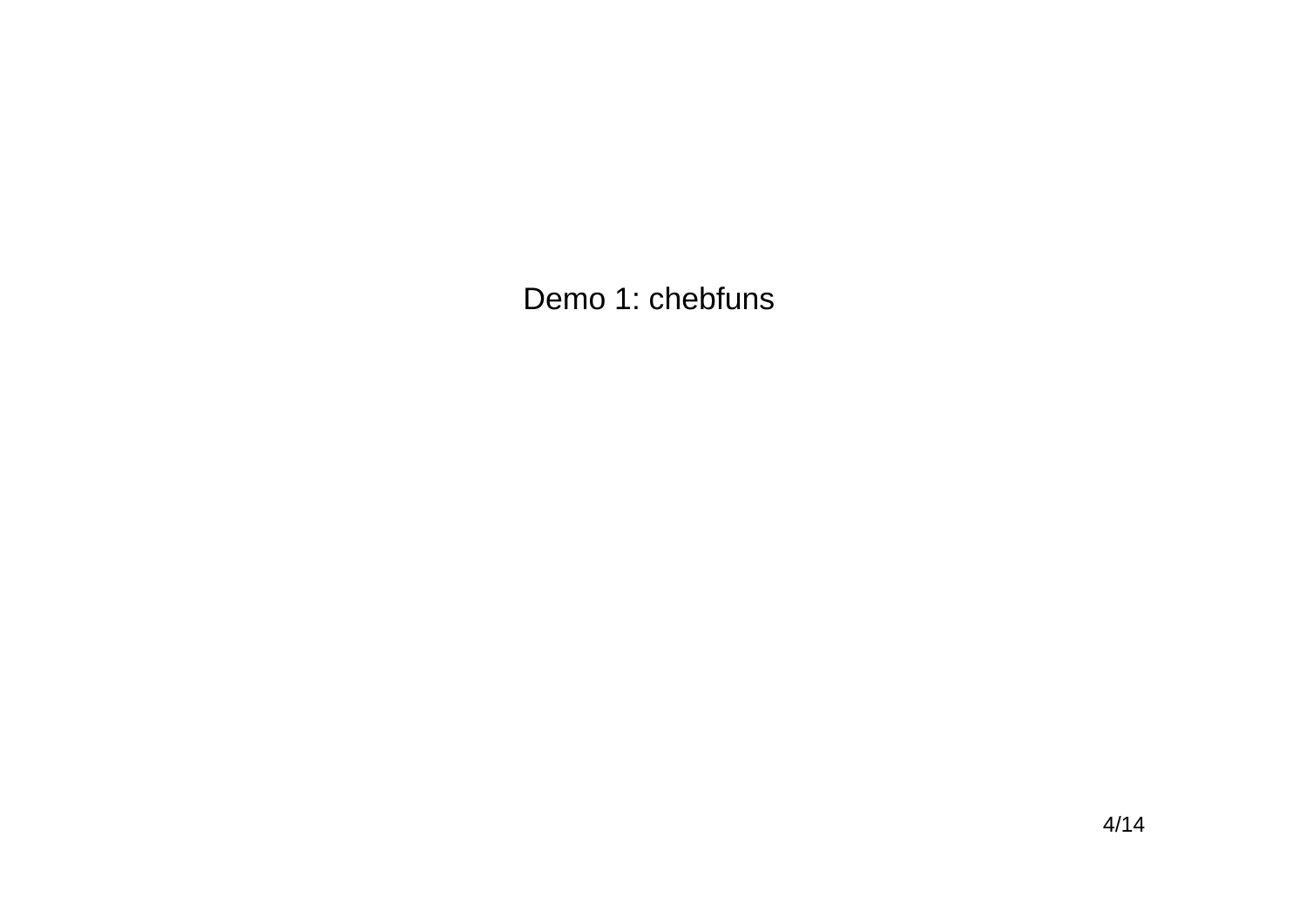#### QUASIMATRICES IN PRINT

de Boor 1991, *LAA -* "column map"

T. & Bau 1997, *Numerical Linear Algebra* – "matrix with continuous columns" Stewart 1998, *Afternotes Goes to Graduate School –* "quasimatrix" Battles & T. 2004, SISC

Battles thesis 2006, Numerical Linear Algebra for Continuous Functions

#### In this talk I'll focus on:

- (1) QR (which gives us BACKSLASH )
- (2) SVD (which gives us COND, NORM, NULL, ORTH, PINV, RANK ) (3) LU

…followed by an Epilogue.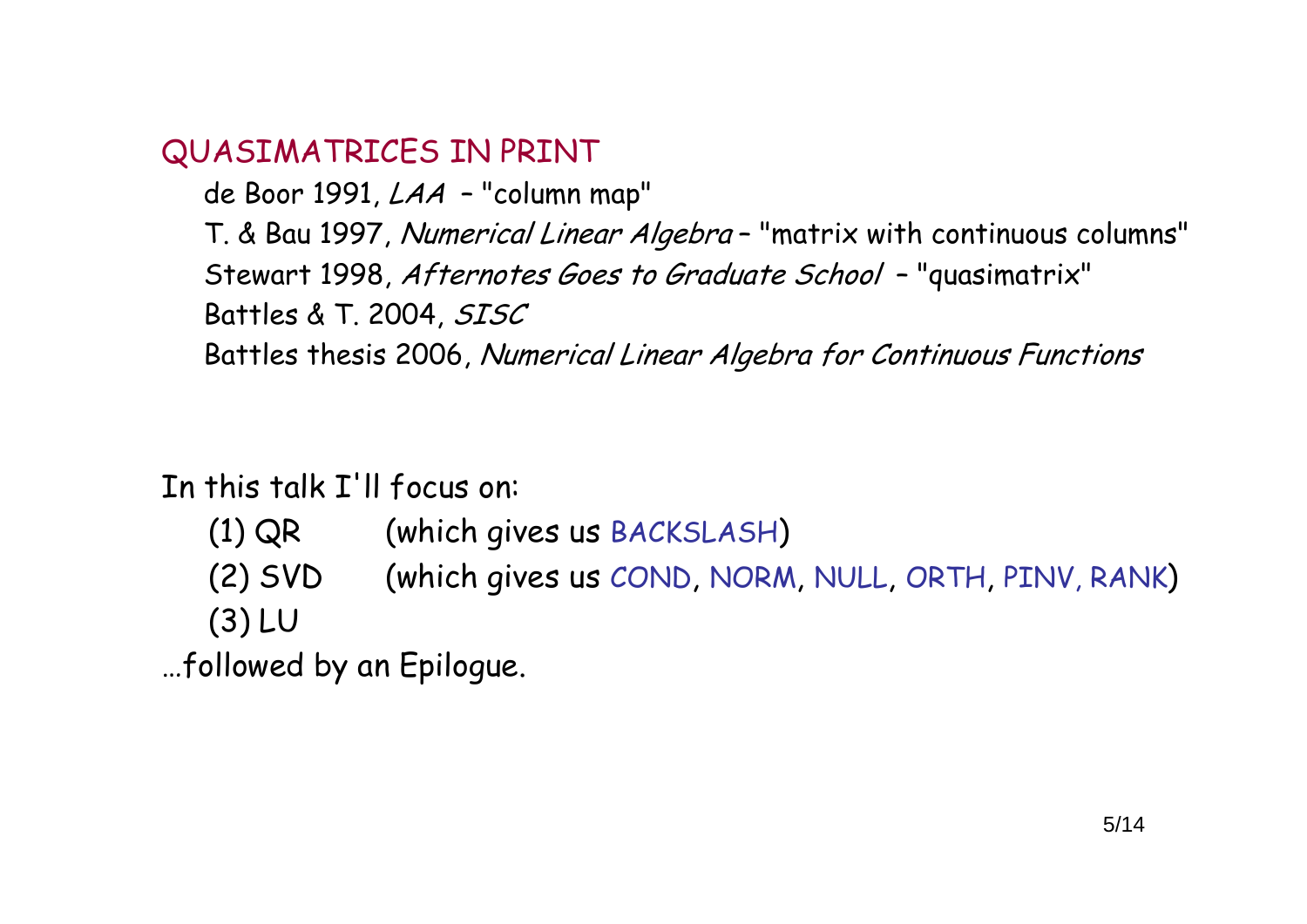## QR factorization ("reduced" or "skinny")

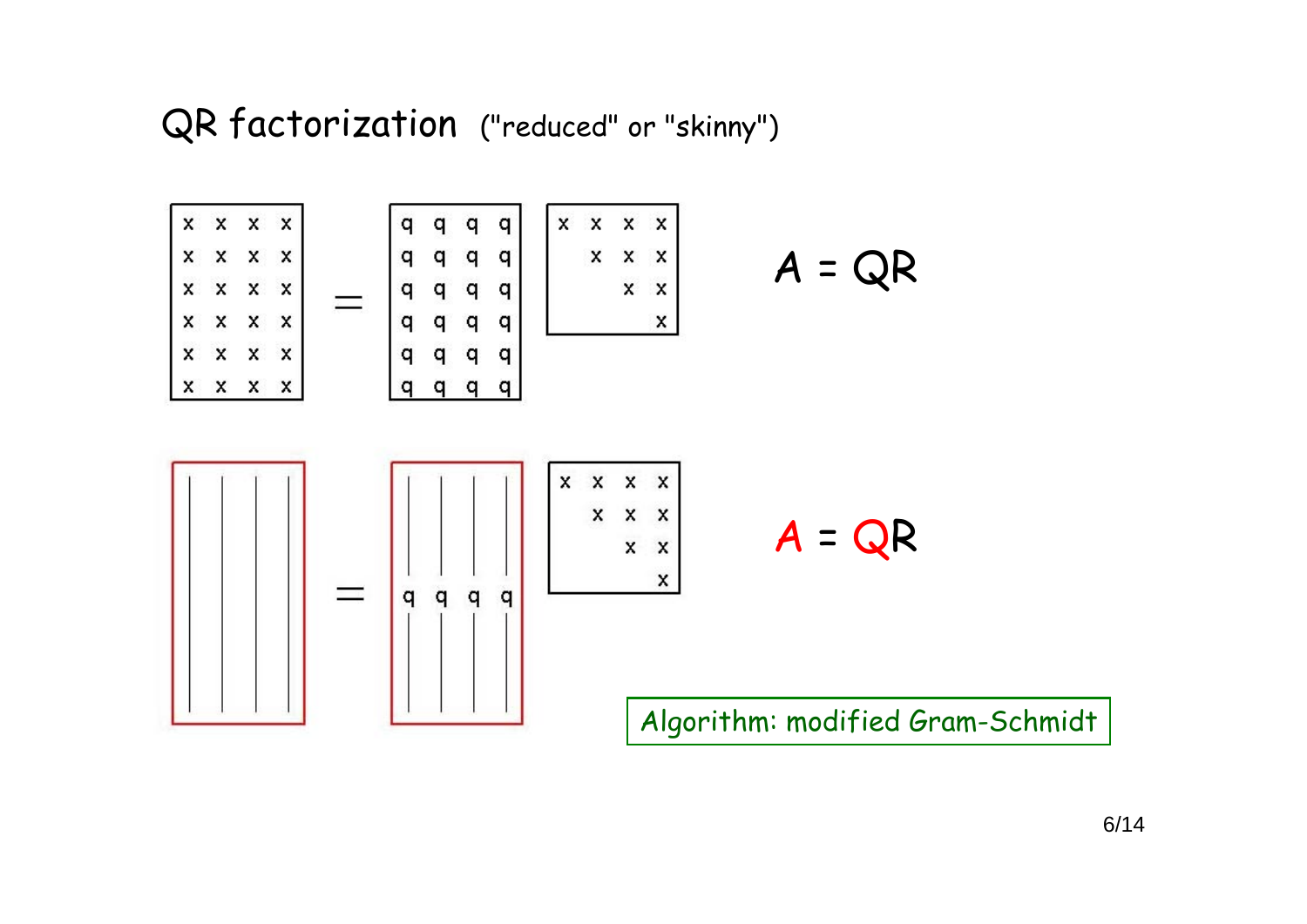#### Demo 2: QR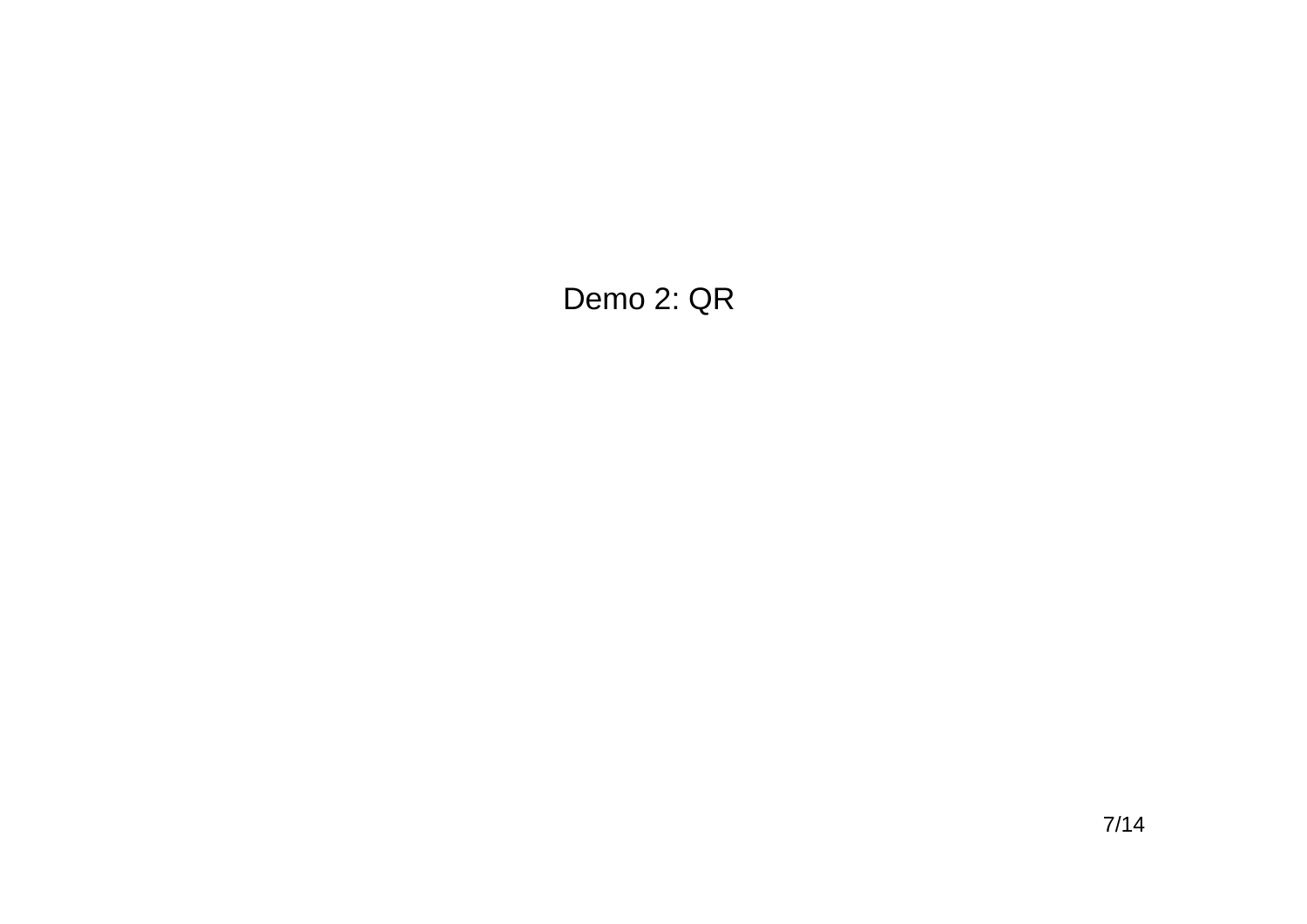#### But this is a Householder Symposium! Can we use Householder reflections to compute quasimatrix QR?





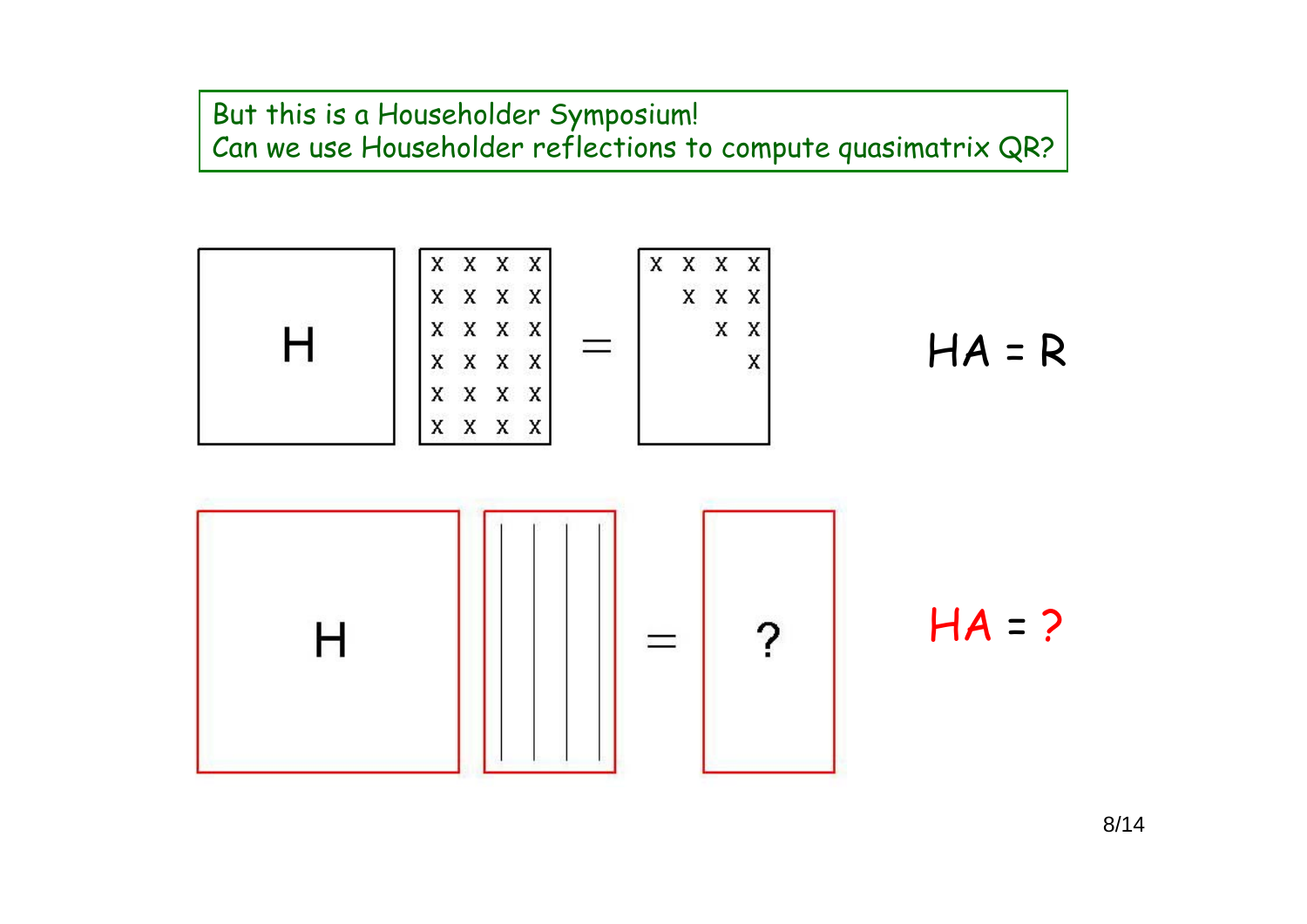To link the continuous and the discrete, we can insert another matrix:

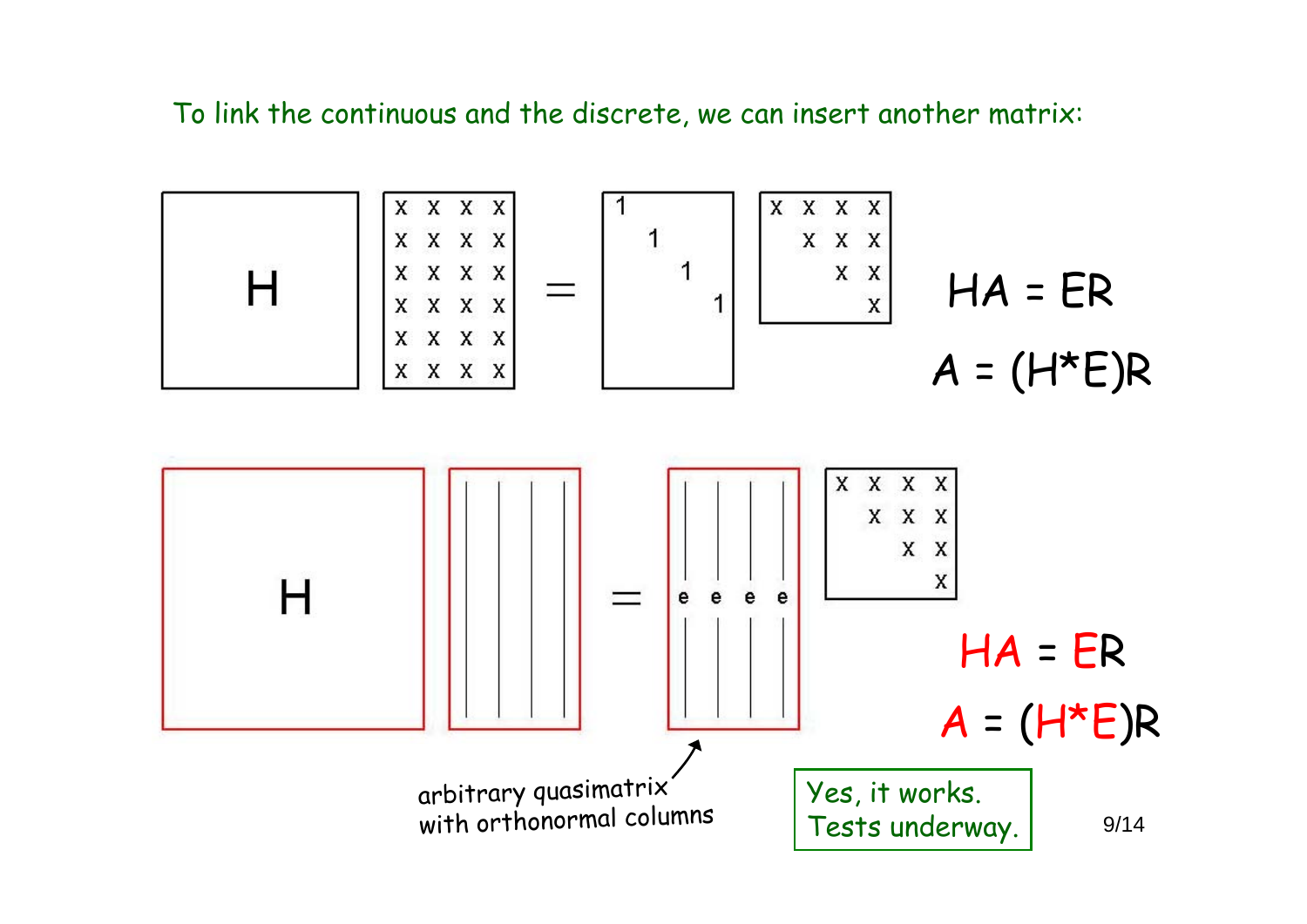SVD ("reduced" or "skinny")

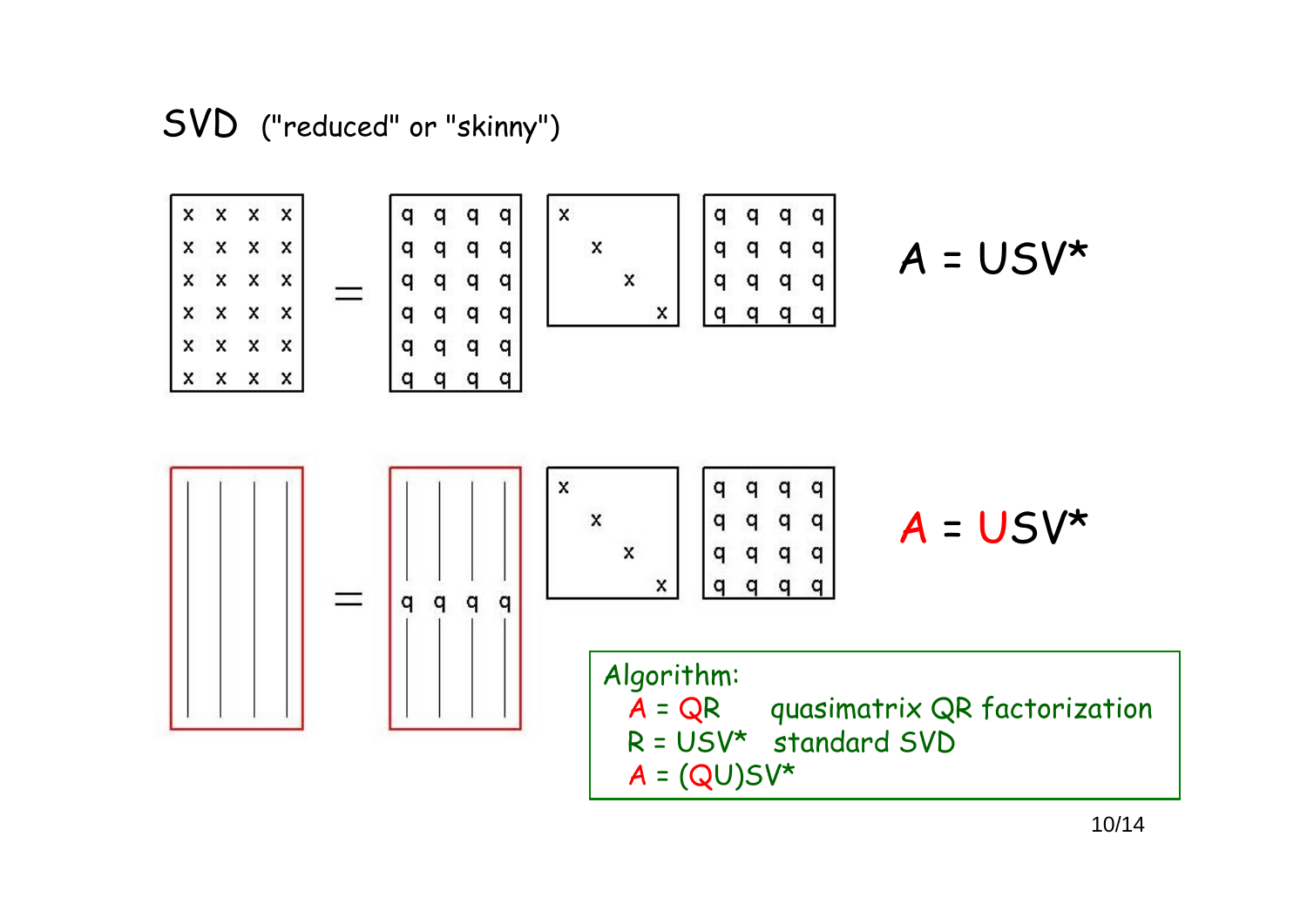#### Demo 3: SVD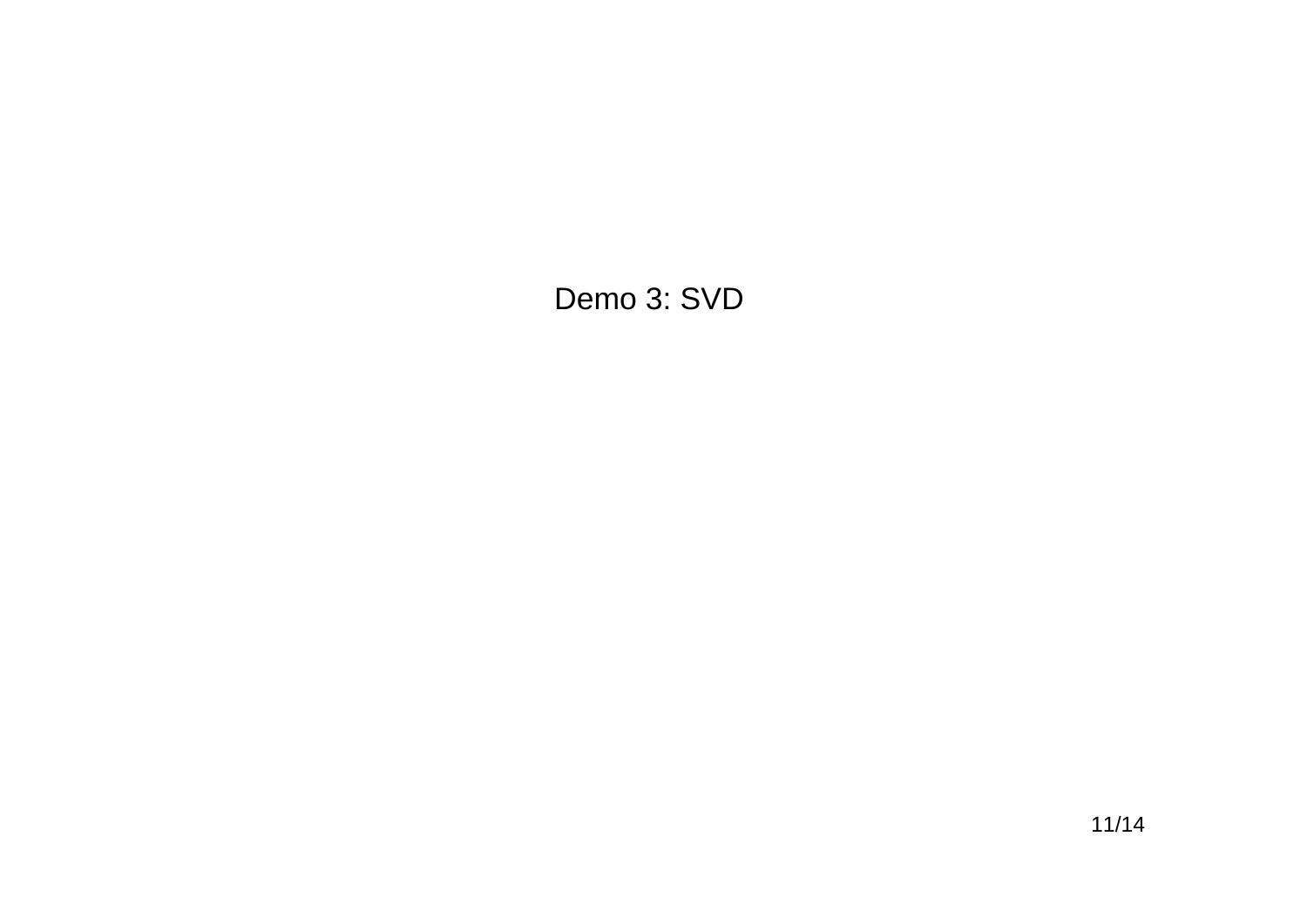### LU (without pivoting)



And what does this mean?? Well if x is a vector,  $f = Ax$  is a function, and we could work with  $f(a)$ ,  $f'(a)$ ,  $f''(a)$ , ... via the LU decomposition.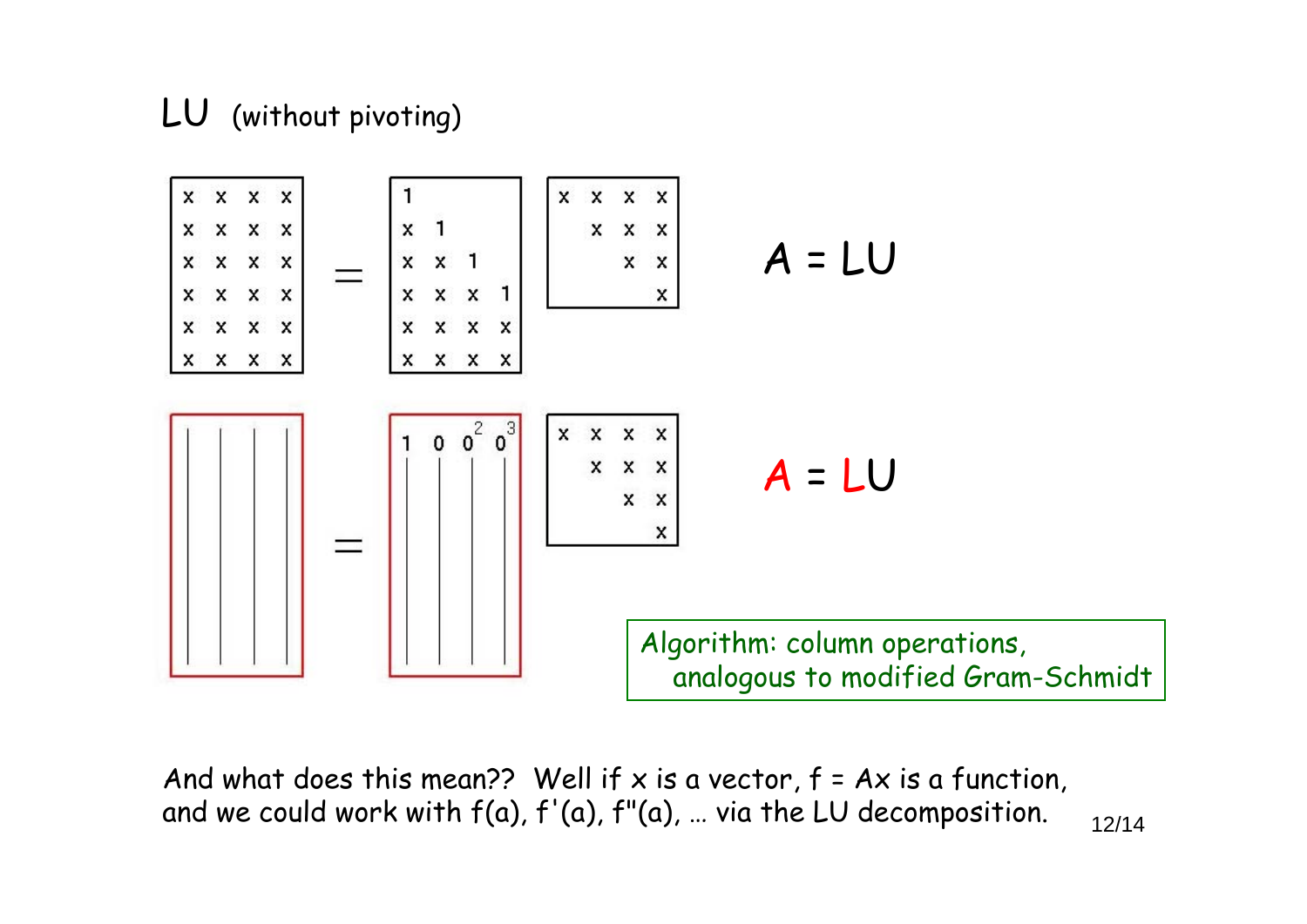#### Demo 4: LU